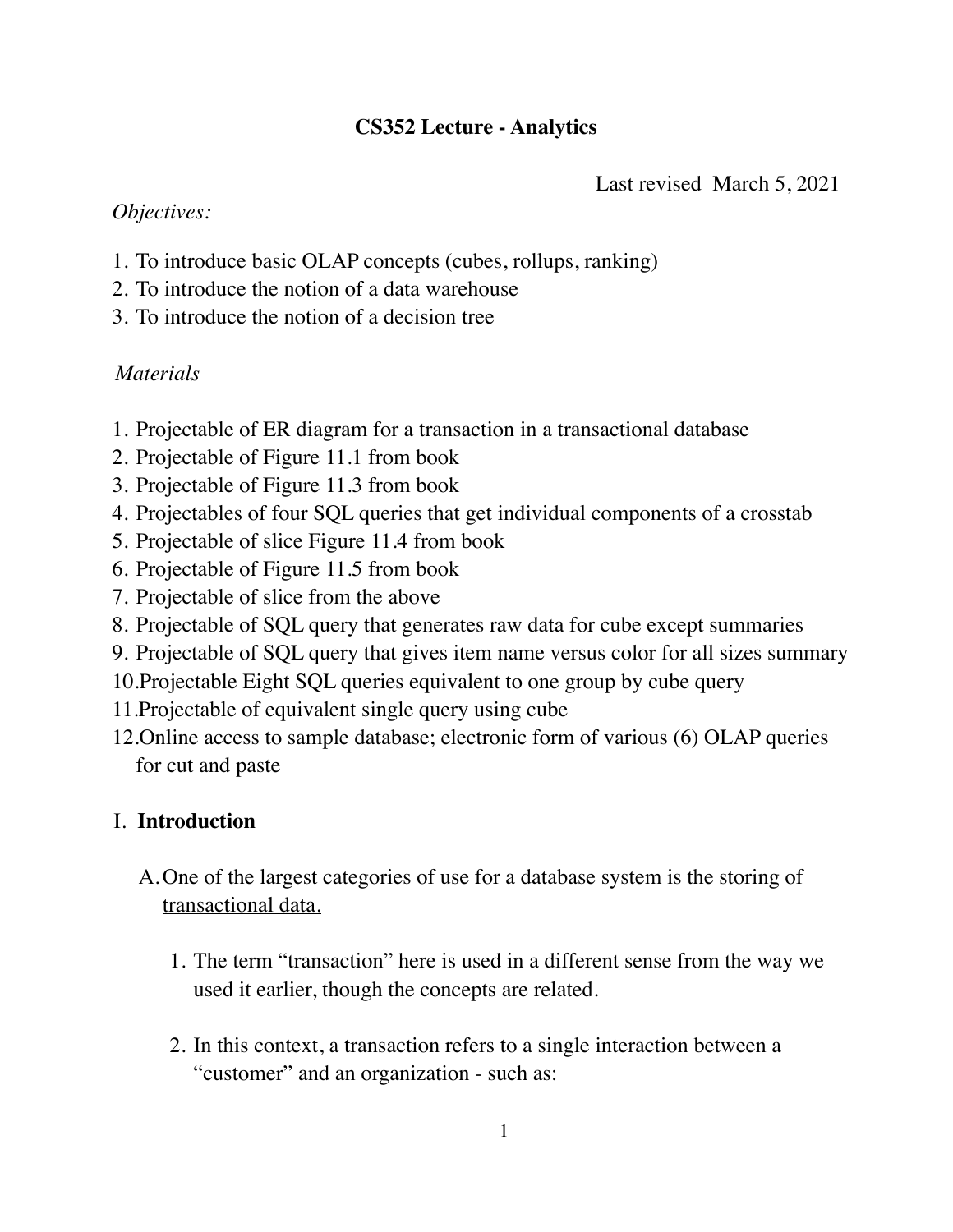- a)A single deposit, withdrawal, transfer transaction at a bank.
- b) A single purchase at a store, or from an ecommerce site

etc.

- 3. For large firms, especially when the web is used, thousands of transactions may take place in a single hour.
- 4. Each transaction results in one or more rows being added to tables in the database, or to a similar structure in a non-relational database.

Example: An ecommerce site might use a structure like this:



## PROJECT

A new row is added to the transaction table for each purchase. Associated with this row are one or more rows in the line item table, each describing "line item" of the purchase - i.e. the purchase of some quantity of some particular item.

5. Regardless of how the database is implemented (whether relationally or using some other model), the tables used to store transactional data can be huge of course.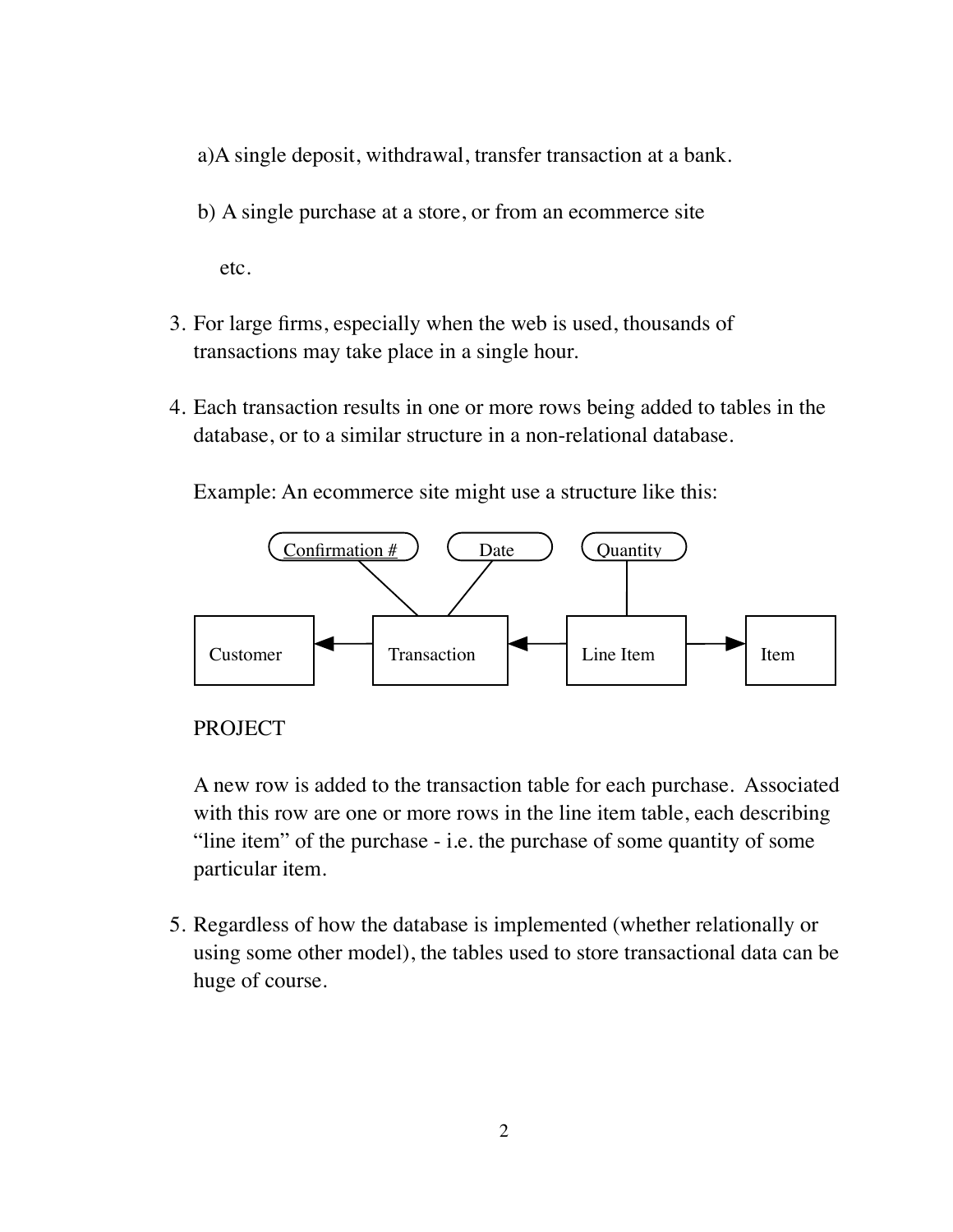- B. While transactional data needs to be stored for its own sake (e.g. to support shipping of an order or listing of a bank transaction on a monthly statement), it also has relevance to organizational decision-making.
	- 1. Manufacturers can use data from their own sales transactions to help them adjust their product offerings to be a better match to what customers are buying.

Using transactional data in this and similar ways may is called analytics, and the process of drawing conclusions from it may be called OLAP online analytical processing.

2. There are many ways in which transactional data - frequently aggregated from multiple sources - can be used for predicting certain kinds of behavior.

Using transactional data to make predictions is called data mining, and sits on the border between Database Systems and AI.

- a. Advertisers use historical data from a person's own browsing history or the behavior of other customers to decide what ads to show to a customer.
	- i. Example: "You might like" or "Others customers viewed" on sites like Amazon.
	- ii. Google offers a service that recommends ads based on individual browsing history on multiple sites to recommend ads to sites that buy their services in order to increase the likelihood of clickthrough or conversion. (You no doubt have experienced this!)
- b. Credit bureaus's use historical data from man sources (banks, credit card companies etc.) to predict the credit-worthiness of a customer based on similarity between the customer's income, outstanding debt, etc, and historical data on past customers. (The so-called "credit score").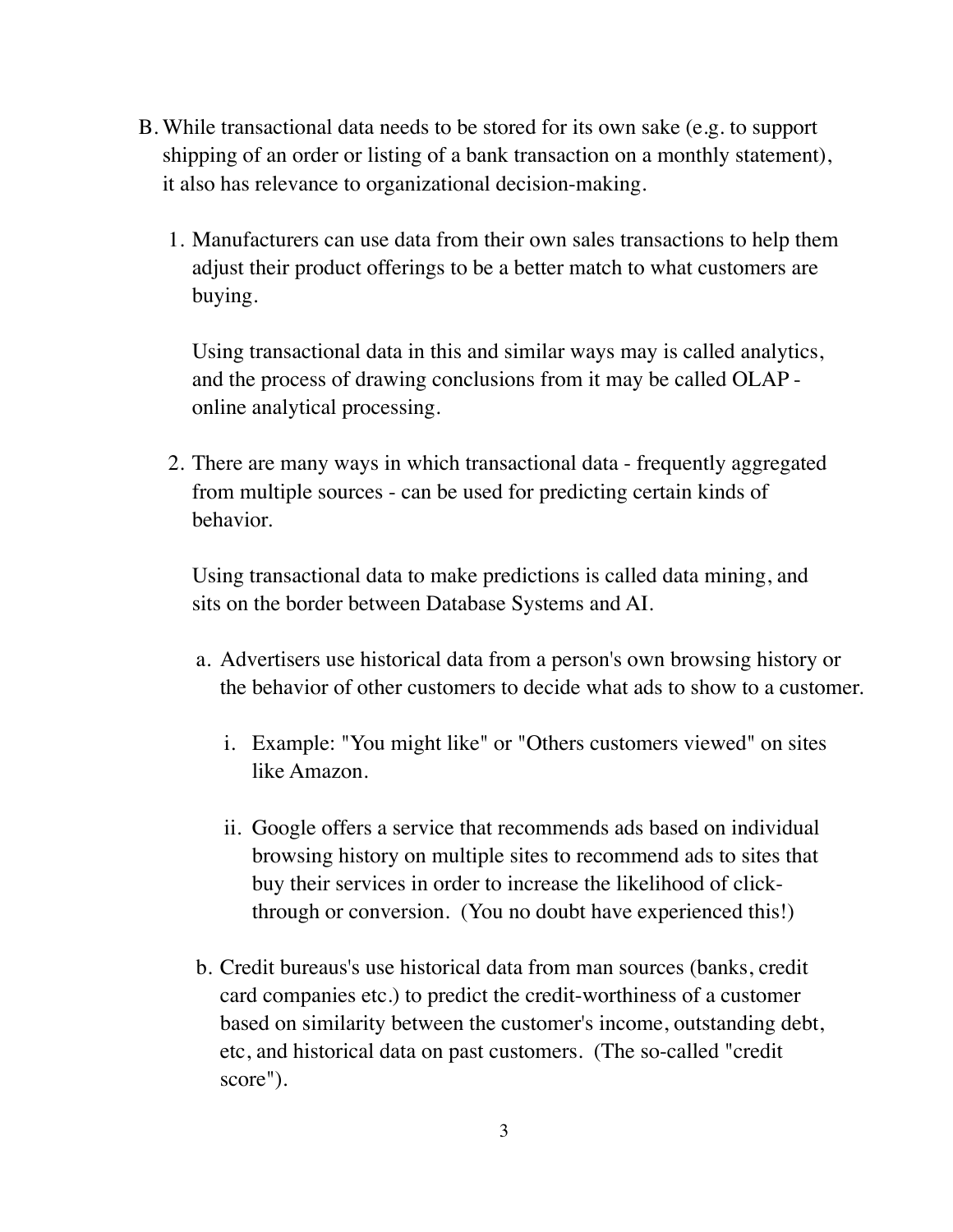Banks considering a loan application might also do something similar by comparing the more detailed information in a loan application to their own historical data.

c) Medical data from multiple sources may be analyzed to identify things like risk factors for disease.

C. To support OLAP, another related concept is the notion of a Data Warehouse.

- 1. For a large organization, the transactional data may be stored in multiple databases (e.g. for different subsidiaries, or at different physical branches, or in different departments)
	- a) These databases may have different models or schemes
	- b) No one person may have the ability to access all of these databases.
	- c) The databases may store only relatively current data
- 2. To support corporate decision-making, an organization may create a data warehouse - a separate database which stores data collected from a variety of sources - specifically to support decision-making activities.

PROJECT Figure 11.1 from book

- a) Data is propagated from the various transactional databases (called data sources) to the warehouse on a regular basis (perhaps daily). (Of course, this means that the data in the warehouse is always slightly out of date but this is not an issue when the data is used for decision making that typically looks at historical trends over a period of months or years)
- b) The data may be transformed in various ways to accomodate differences in models and schemes in the various sources and to eliminate duplicate information, etc.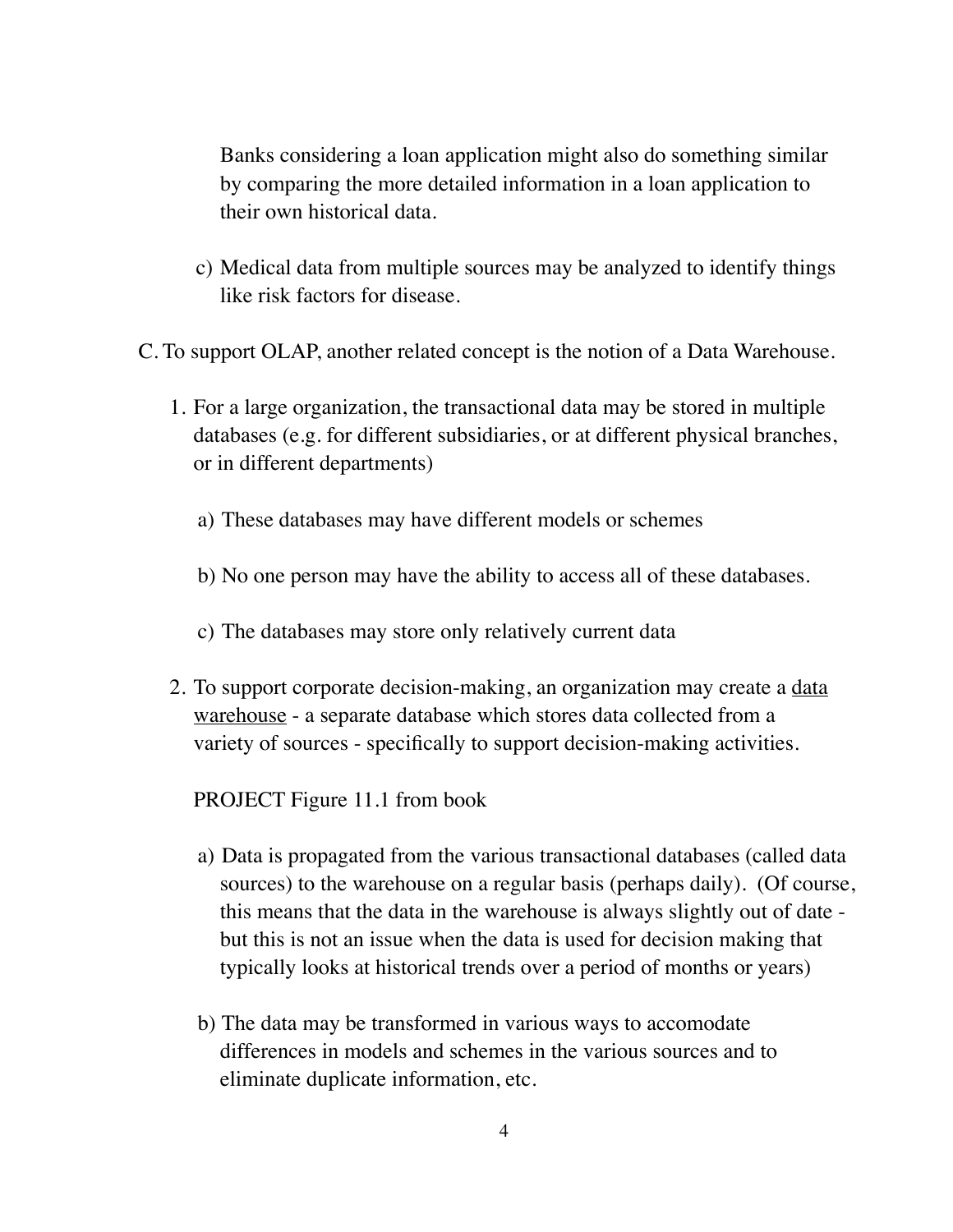c) Historical data may be converted to a summarized form to keep down the overall size.

PROJECT Figure 11.3 from book

- 3. The book discusses data warehouses in the assigned material for today, but we will not discuss this topic further here.
- D.The use of data to support various forms of prediction falls into the area that is often called Big Data.
- E. We will first discuss OLAP, then Data Mining.

## II.**Basic OLAP Concepts**

- A.Various sorts of summary information can be useful in corporate decisionmaking.
	- 1. Simple summary information is often useful

Example: Total number sold of a particular item can help a firm decide whether to continue to carry it.

Such data can be obtained by a SQL query like the following:

select item\_code, sum(quantity) from line\_item group by item\_code

## PROJECT

(or the equivalent accessing multiple aggregates in a non-relational model - but in this lecture we'll develop all our examples using SQL)

2. But often times a further breakdown is useful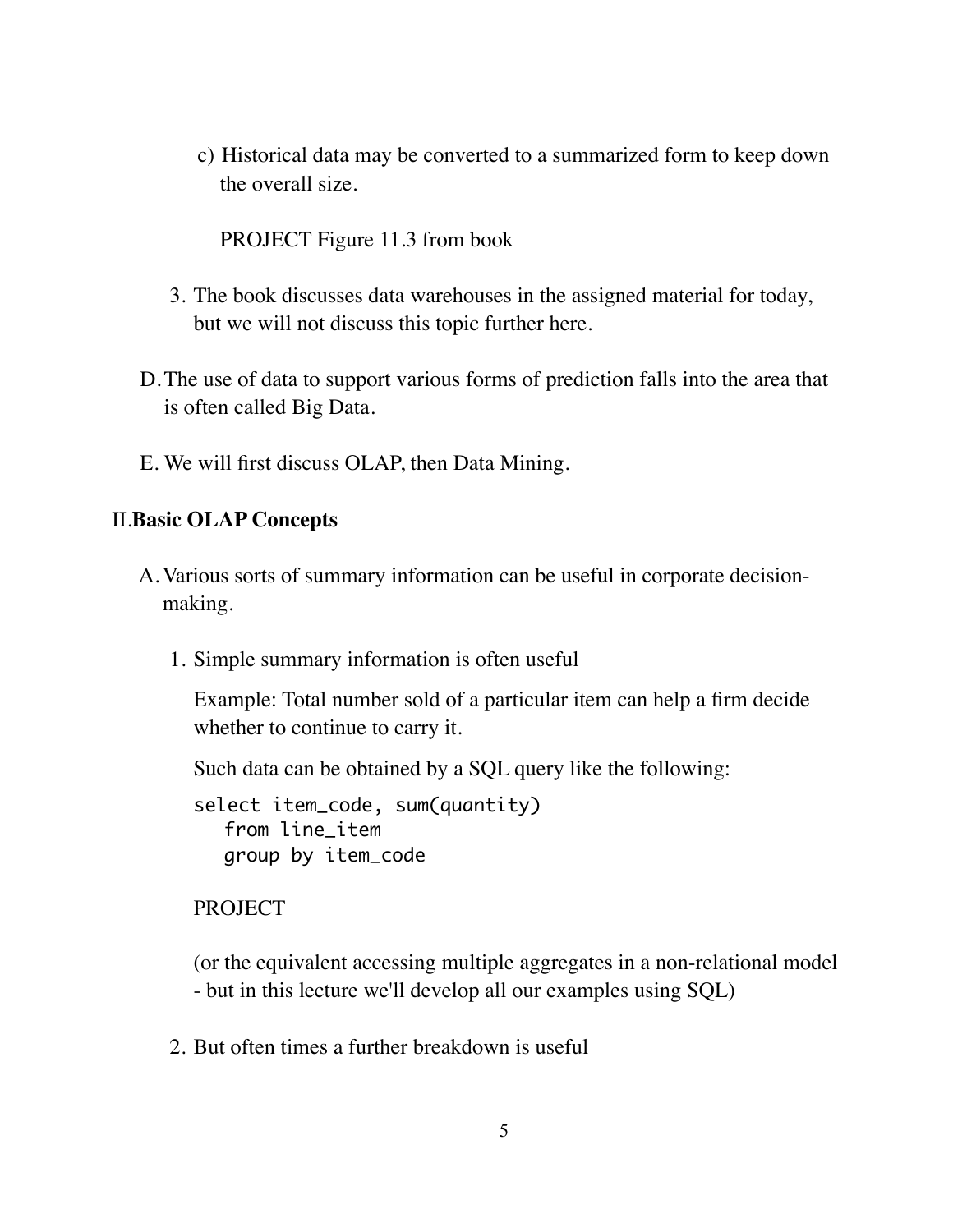Example: Consider clothing items, which come in different colors. It may be that some color is selling poorly, and should be discontinued, even though other color(s) are doing well. (Suppose that the same item\_code is used for all the colors of a given item, with color being an attribute of line\_item). This would call for a query like:

```
select item_code, color, sum(quantity)
  from line_item
  group by item_code, color
```
PROJECT

3. Suppose the firm sells many different items in a given color. Then it might be interesting to know not only how popular a particular item is in each color, but also how popular a color is for all items. (This might lead to a decision to begin producing some item in a color that is not currently used for that item, but is popular for similar items)

The needed summary information could be obtained by using a query like the following :

```
select color, sum(quantity)
  from line_item
  group by color
```

```
PROJECT
```
4. Sometimes items fall into broader categories - e.g. different kinds of pants or shirts or whatever. It may be beneficial to look at summary data for broad categories, rather than detailed information for a particular code e.g.suppose the item table stores various pieces of information for each item\_code, including an item\_type. Then a query like the following may be useful:

```
select item_type, color, sum(quantity)
  from line_item natural join item
  group by item_type, color
```
PROJECT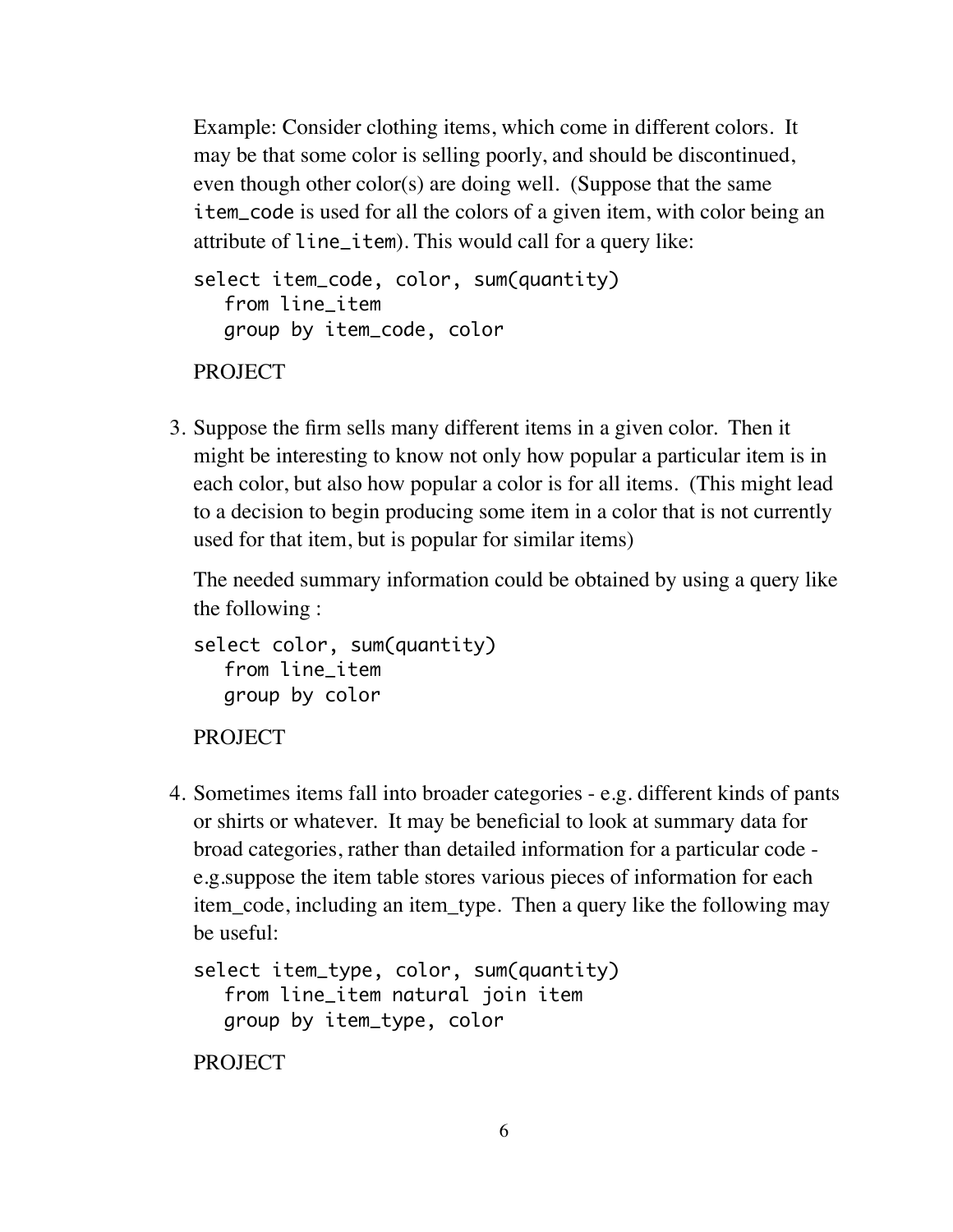5. All of these kinds of information might be obtained from a cross-tab like the following:

PROJECT Figure 11.4 from book

Such a table cannot be directly produced by a SQL query, of course. However, we will meet some SQL extensions that support extracting the necessary data which can then be converted to a suitable display by additional software

- 6. The construction of tabulations like the above (sometimes with more than two dimensions) is referred to as Online Analytical Processing (OLAP). Since generating a cross-tab from a huge transactional database "from scratch" can involve massive computation, systems that facilitate OLAP often pre-compute certain summary data to facilitate quick responses to interactive user queries (hence the term "online").
	- a. We will not talk about OLAP software per se, but we will talk about some of the SQL facilities that support OLAP-style operations.
	- b. This is a place where the facilities available in Db2 differ in some ways from the SQL:2003 standard discussed in the book because - as is often the case - database vendors like IBM developed facilities in their products before a SQL standard was created (and, in fact, the pivot facility itself does not seem to be common in commercial DBMS's, though the equivalent result can be obtained other ways.)
- B. Attributes in a transactional scheme fall into two broad categories.
	- 1. Dimensional attributes- e.g. [ for clothing ] item type, color, size.

Actually, a dimensional attribute can be an attribute that is explicitly stored, or one that is computed from an explicitly stored value.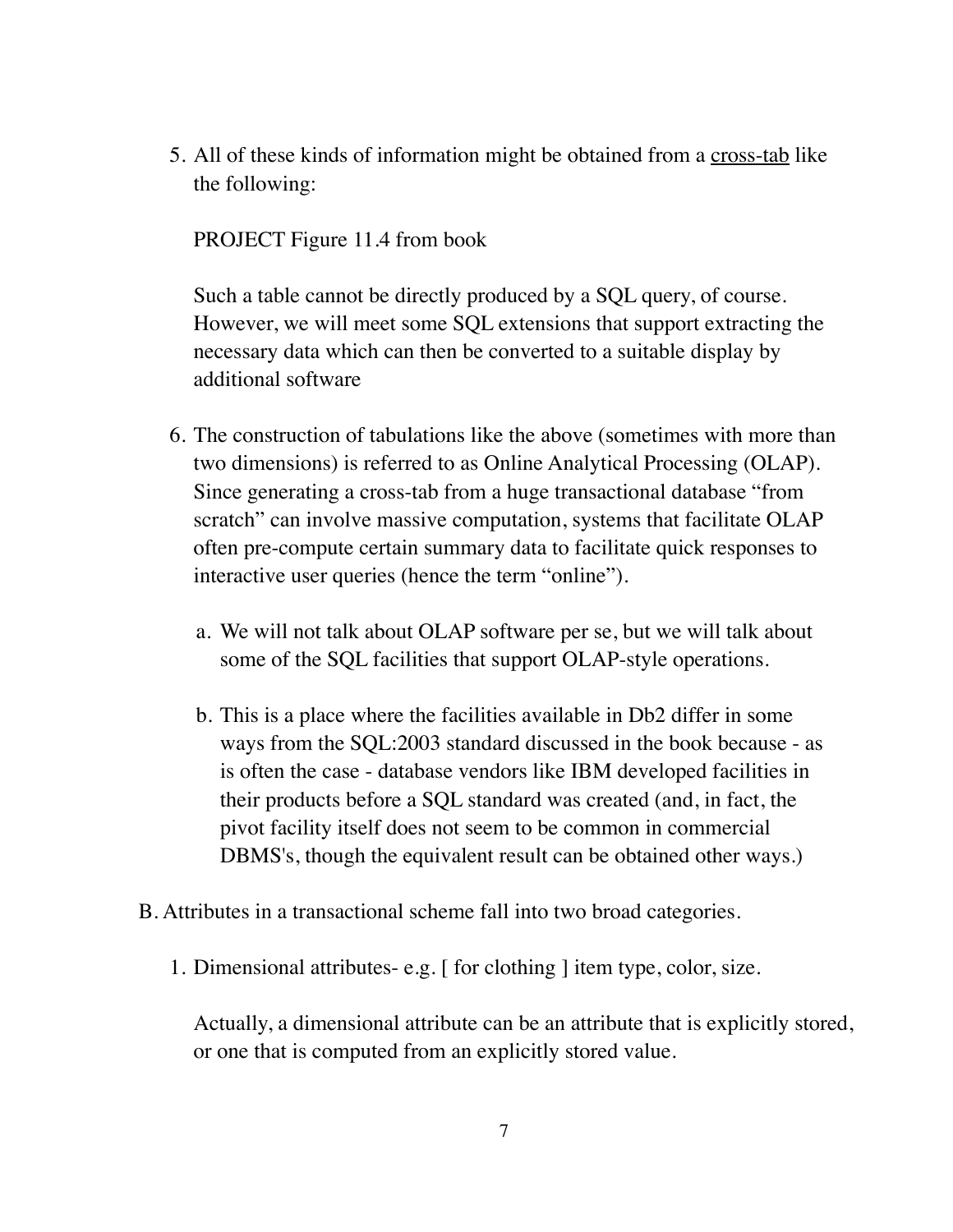Example: We may actually store date of birth, but use age (calculated using today's date) as a dimensional attribute.

Example: sometimes it is helpful to use ranges. For example, in an earlier homework, you worked with the employee table in the sample database, which has a "years of education column". You were asked to write a SQL case statement that converted this value into one of three strings (GRADUATE, COLLEGE, HIGH SCHOOL). If one were analyzing some piece of information (e.g. average salary) across this dimension, using just these three categories rather than a distinct category for each different value for years of education would likely be helpful.

- 2. Measure attributes a value that can be summarized using some sort of aggregate operation (e.g. sum, average, maximum). It may be an attribute in the table or a value that can be computed from attributes - e.g.. [ for clothing  $\alpha$  quantity sold, monetary value (= quantity  $*$  price), or something like count() - a simple count of the number of occurrences.
- C. The term "cube" refers to a structure that represents an aggregation of the value of some measure attribute for each possible combination of values of some dimensional attributes, with the number of dimensions of the cube equal to the number of dimensional attributes used. For each dimension, there is usually also a summary value ("all") which represents the aggregation of the values for all the possible values of the dimensional attribute.

Example: PROJECT Figure 11.5 from book

1. Of course, for a cube of three or more dimensions, it is not possible to meaningfully display all the data at one time. Instead, the user can ask to see a particular two-dimensional slice of the cube, formed by using specific values for all but two of the attributes.

Example: for the cube just projected, the user might ask to see a slice showing all the different values for color and item\_name for a particular size (e.g. medium).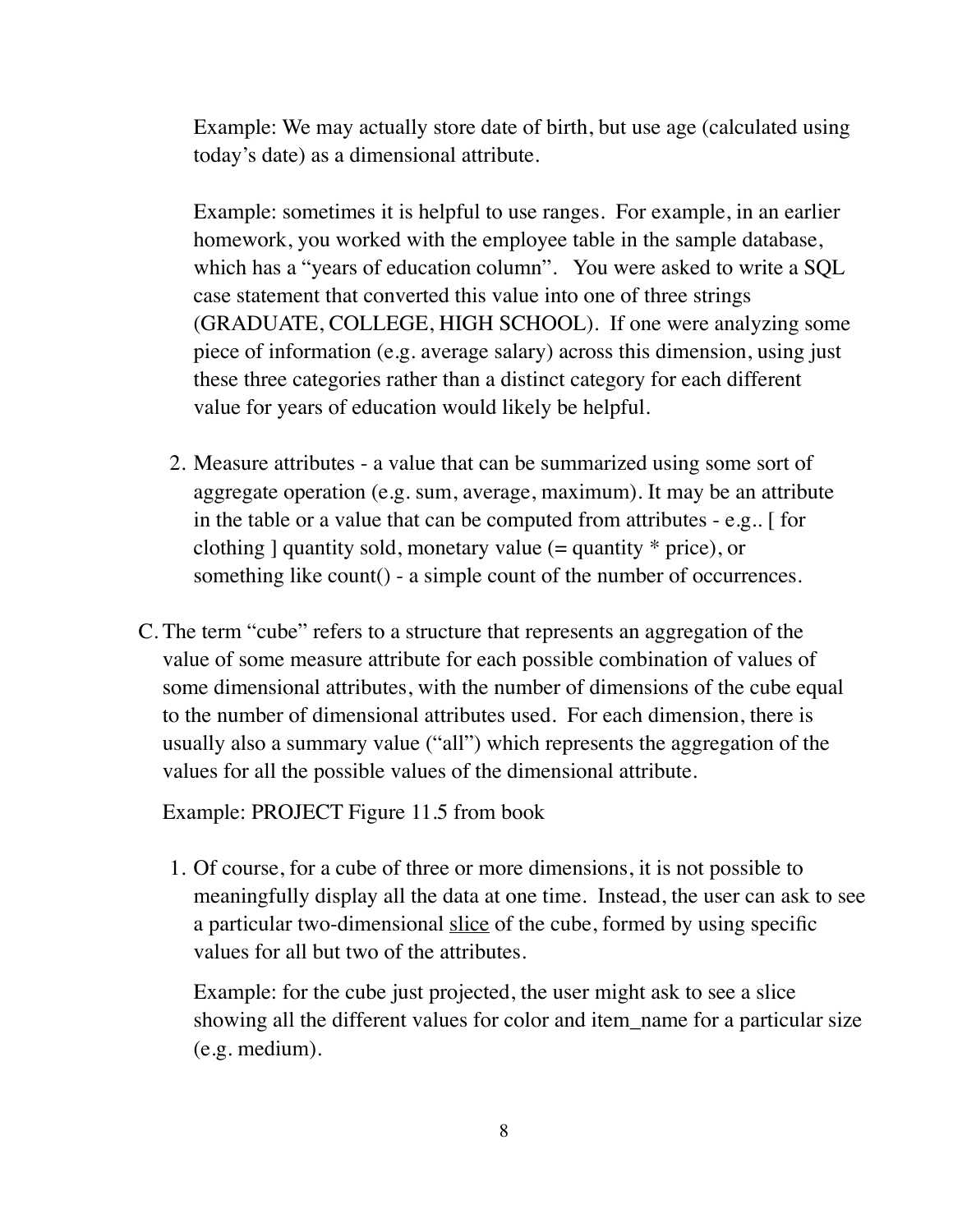PROJECT Slice from above cube for all colors, item\_name for size medium The process of creating such a slice is called "slicing" or "slicing and dicing"

2. Note that a cube is quite different from a relational table. In a table, the columns are specified when the table is created. In a cube, the "columns" are determined by the number of different values that occur in the database for a particular attribute.

Example: if the database included data for striped clothing as well as dark, pastel, and white, then the cube would have one more vertical level.

- D.It turns out that cubes cannot be constructed using features of SQL we have covered thus far.
	- 1. We could, however, create some of the data by a query like the following - assuming a table that has columns item name, color, size (dimension attributes) and number (measure attribute):

select item\_name, color, size, sum(number) from sales group by item\_name, color, size

PROJECT

a) What data needed for the cube would be missing?

ASK

The "all" faces

b) Of course, we could use additional SQL queries to generate the missing summaries - e.g.item name versus color for all sizes could be produced by:

```
select item_name, color, sum(number)
from sales
group by item_name, color;
```
**PROJECT**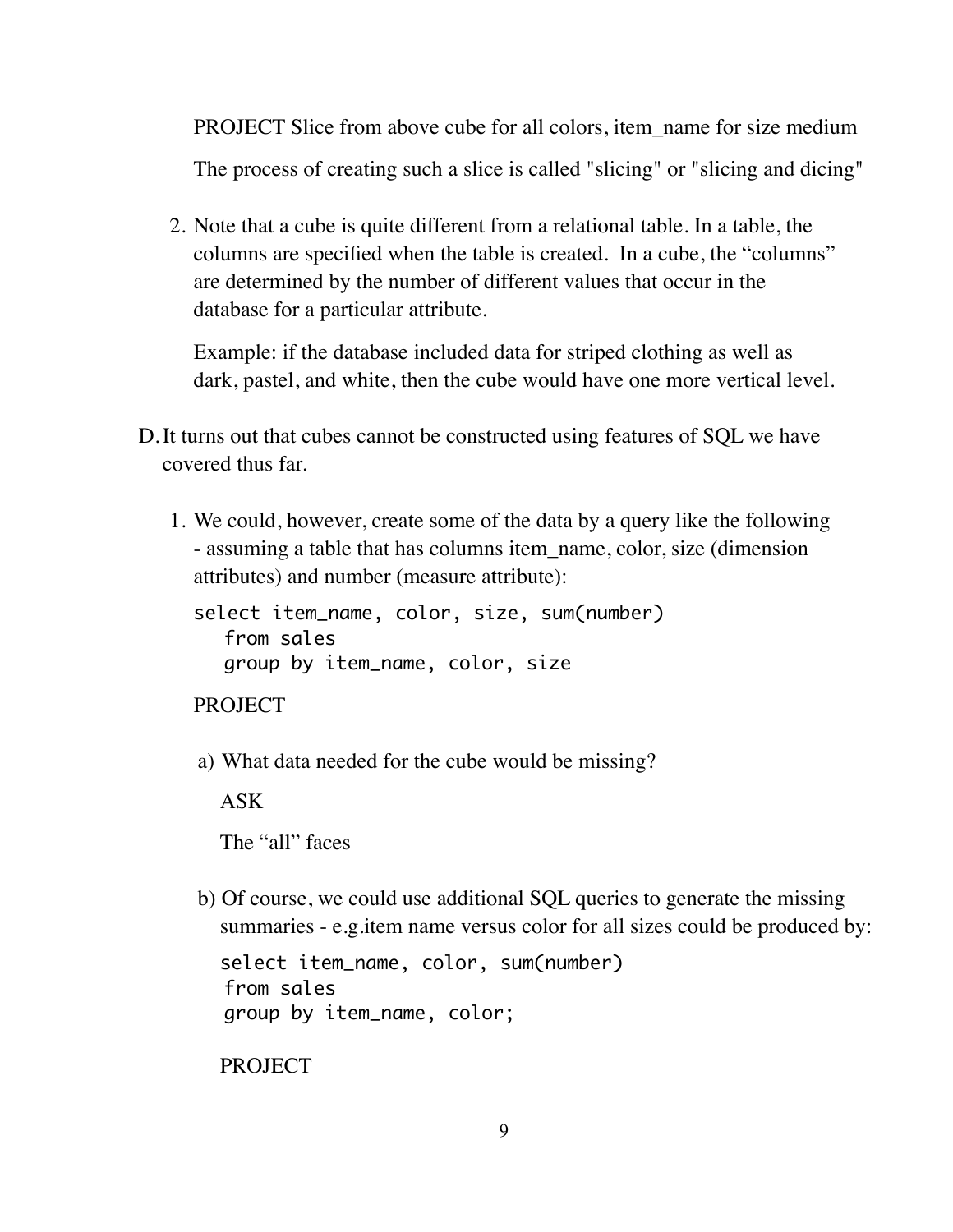c) How many queries in all would be needed to get all the different ways of slicing the data (including the original query)?

```
ASK 
(8)
PROJECT queries
select item_name, color, size, sum(number)
from sales
group by item_name, color, size;
select item_name, color, sum(number)
from sales
group by item_name, color;
select item_name, size, sum(number)
from sales
group by item_name, size;
select color, size, sum(number)
from sales
group by color, size;
select item_name, sum(number)
from sales
group by item_name;
select color, sum(number)
from sales
group by color;
select size, sum(number)
from sales
group by size;
select sum(number)
from sales;
```
2. However, SQL:1999 added a cube operator which makes it easy to create such structures.

The following is a SQL query that would construct the needed data (which would then have to be displayed appropriately):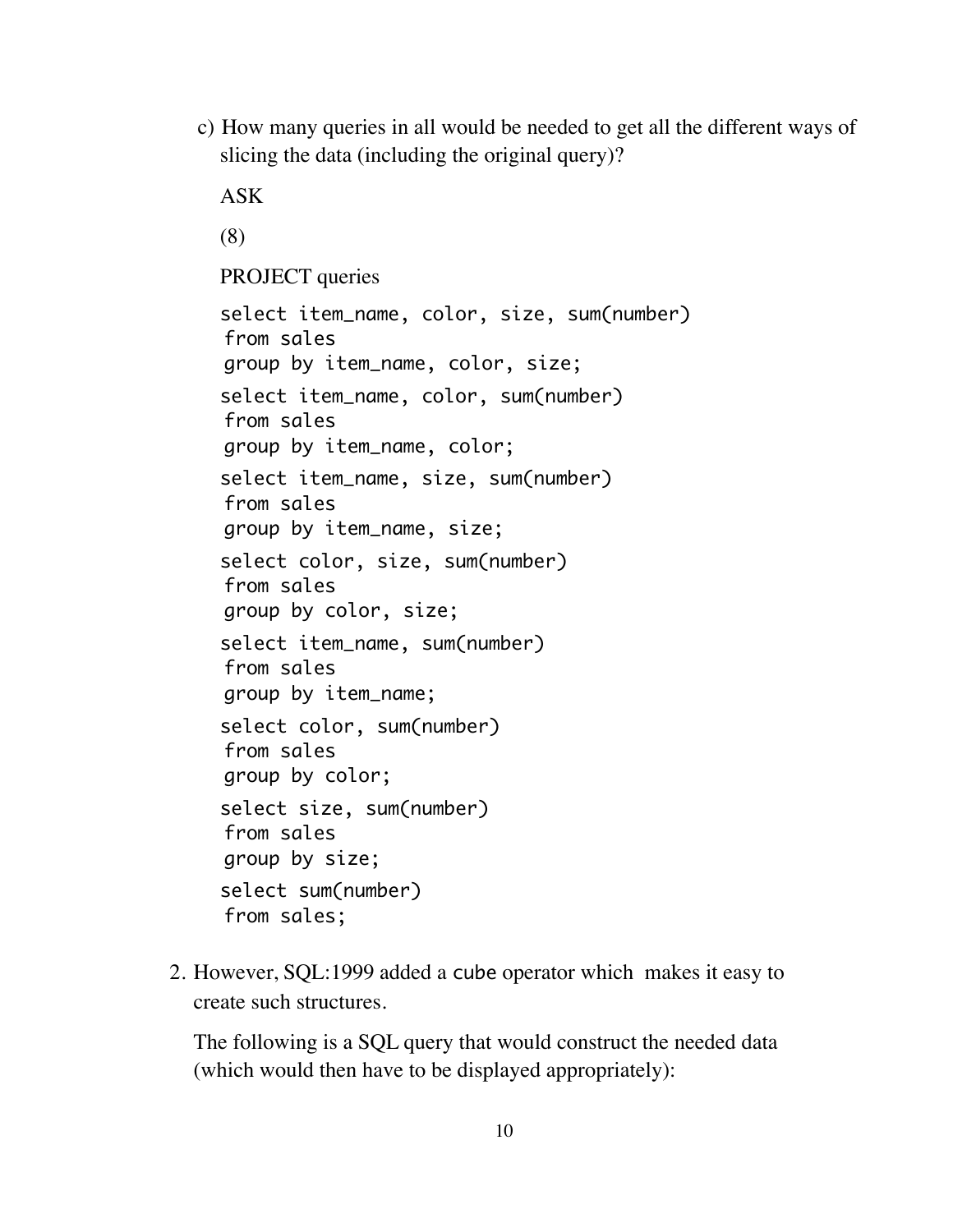```
select item_name, color, size, sum(number)
  from sales
  group by cube(item_name, color, size)
```
PROJECT

This produces the same result as we would get from the above queries

- 3. An example of using SQL cube.
	- a) Recall the employee table in the sample database we have used on various homework problems.

DEMO select \* from employee (in sample)

b) Now suppose we want to explore how average salary (a measure attribute) varies with various dimensional attributes (such as department, length of service, job title, education level, gender, age).

We could, for example, use a query like:

select sex, avg(salary) from employee group by sex;

To see how average salary varies by gender.

#### DEMO

c) We could see how average salary varies over several different attributes (job, education level, gender) by using a cube query like:

```
select job, edlevel, sex, avg(salary)
     from employee
     group by cube(job, edlevel, sex)
     order by job, edlevel, sex;
```
## DEMO

(BTW: Note the use of order by to control the final order of printing. DEMO w/o this).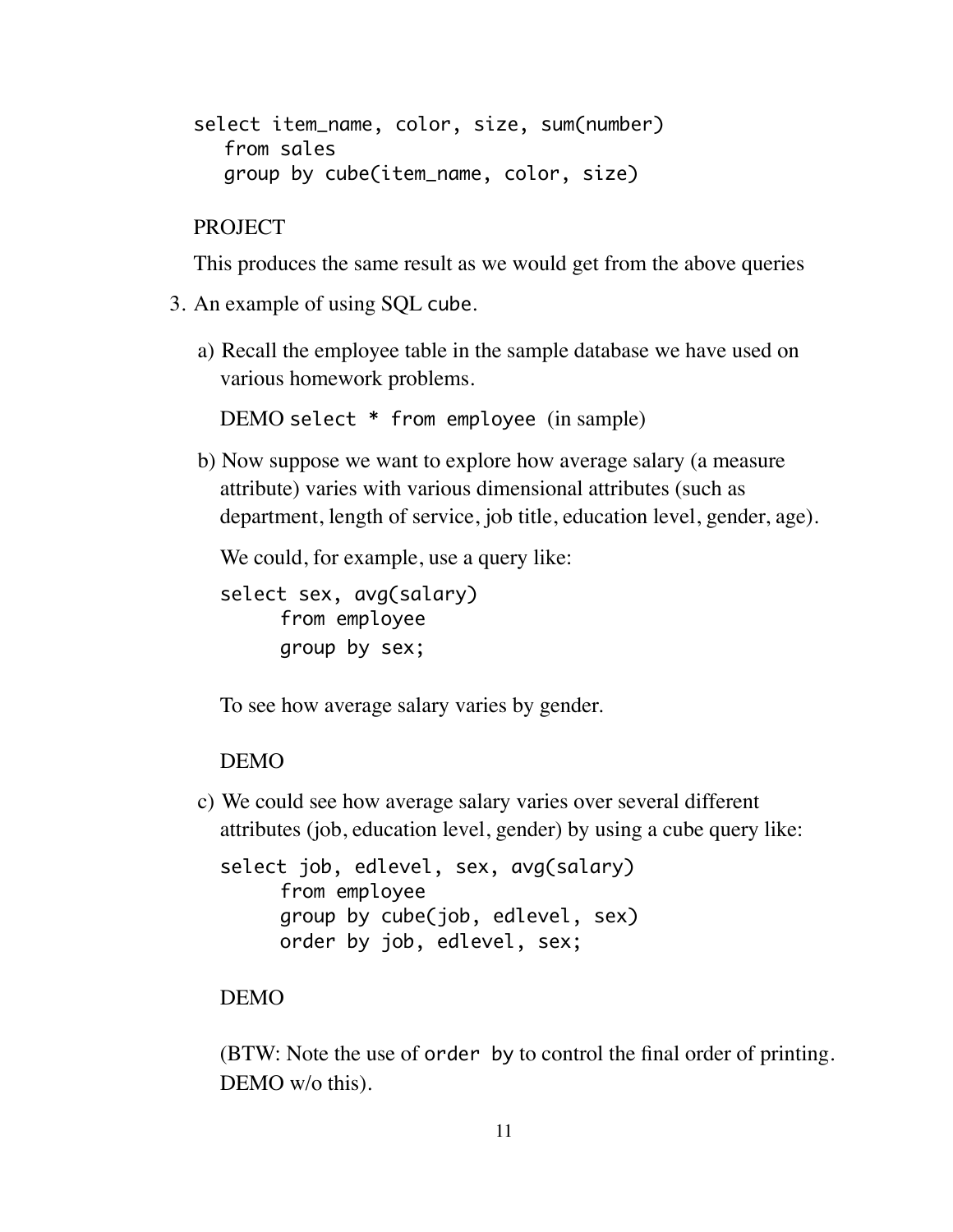d) Actually, it might be better to look at the edlevel dimension by broad groups (as in homework 2) rather than by individual values. To do this, we could use something like:

```
select job, education, sex, avg(salary)
   from (select job, case
             when edlevel >= 18 then 'GRADUATE'
             when edlevel >= 16 then 'COLLEGE'
             else 'HIGH SCHOOL'
           end as education, sex, salary 
        from employee) as e
  group by cube(job, education, sex)
  order by job, education, sex;
```
e) Actually, another issue may be involved here that one can see when looking at experience as well as formal education

```
select education, experience, sex, avg(salary)
        from (select case
               when edlevel > = 18 then 'GRADUATE'
                when edlevel >= 16 then 'COLLEGE'
                else 'HIGH SCHOOL'
             end as education,
             case
                when hiredate < '01-01-1960' then 'OVER 20'
                when hiredate < '01-01-1970' then '10-20'
                when hiredate < '01-01-1975' then '5-10'
                else 'NEW'
             end as experience, 
             sex, 
             salary 
            from employee) as e
        group by cube(education, experience, sex)
        order by education, experience, sex;
```
E. SQL also supports another similar OLAP operation called rollup.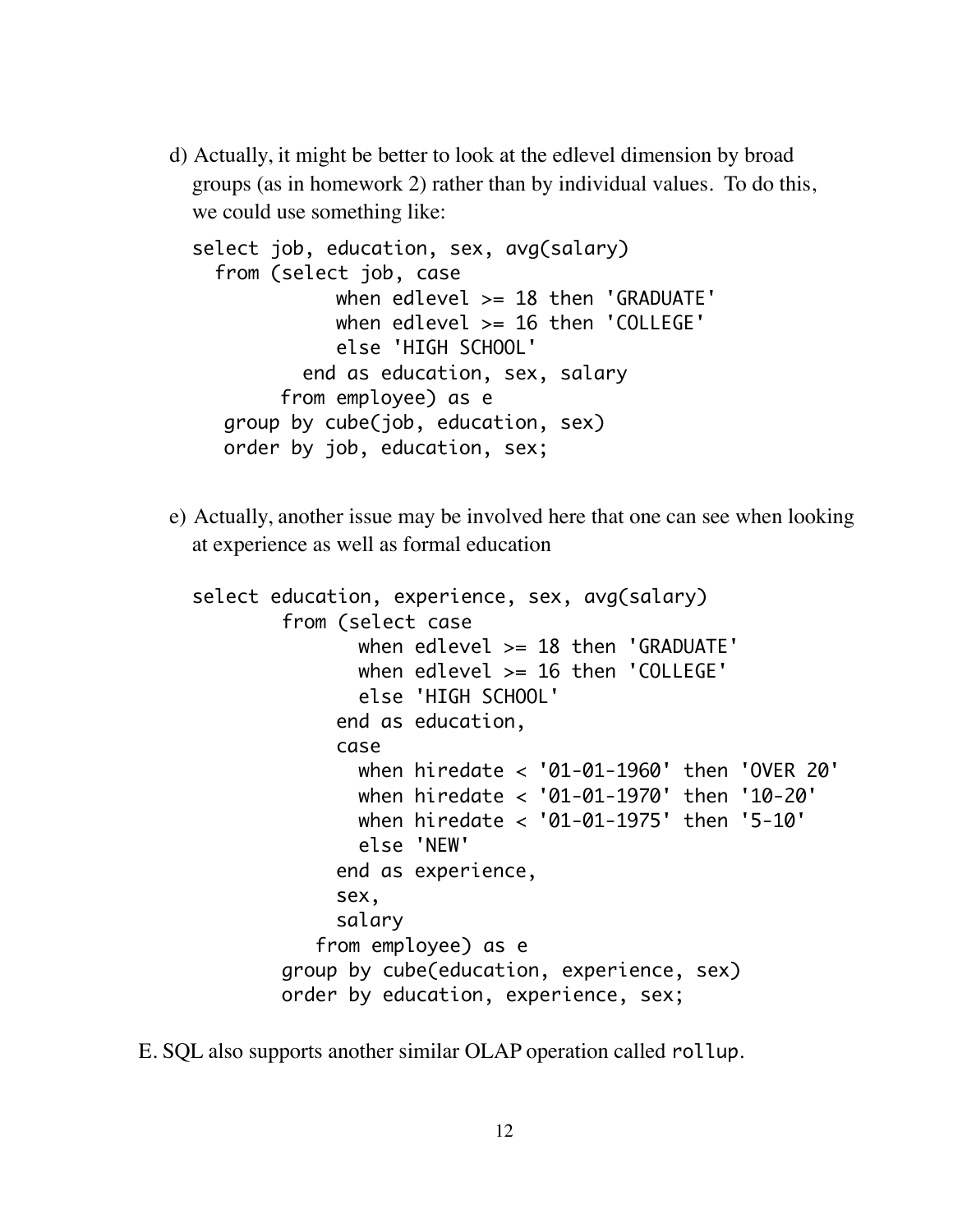- 1. The difference is basically this: with cube, if you specify n dimensions, you form  $2^n$  groups, representing all the possible combinations of the various dimensions and "all". With rollup, you get n+1 groups - all the dimensions, all the dimensions except the last, all the dimensions except the last and second to the last ...
- 2. We can illustrate this using a query similar to the one we just did with cube.

```
select job, education, sex, avg(salary)
   from (select job, case
            when edlevel >= 18 then 'GRADUATE'
             when edlevel >= 16 then 'COLLEGE'
             else 'HIGH SCHOOL'
          end as education, sex, salary 
       from employee) as e
  group by rollup(job, education, sex)
  order by job, education, sex;
```
#### DEMO

In this case, the groups we get are based on all three dimensions; just workdept and job; just workdept, and an overall summary

- F. SQL also supports OLAP operations related to ranking
	- 1. For example, suppose we were interested in looking at the relationship between salary and education level. We might formulate a query like the following:

select firstnme, lastname, salary, rank() over (order by edlevel desc) as edrank from employee order by salary desc;

DEMO (Note that "1" means the greatest amount of formal education, etc.)

2. Do you notice anything funny about the values reported for EDRANK? ASK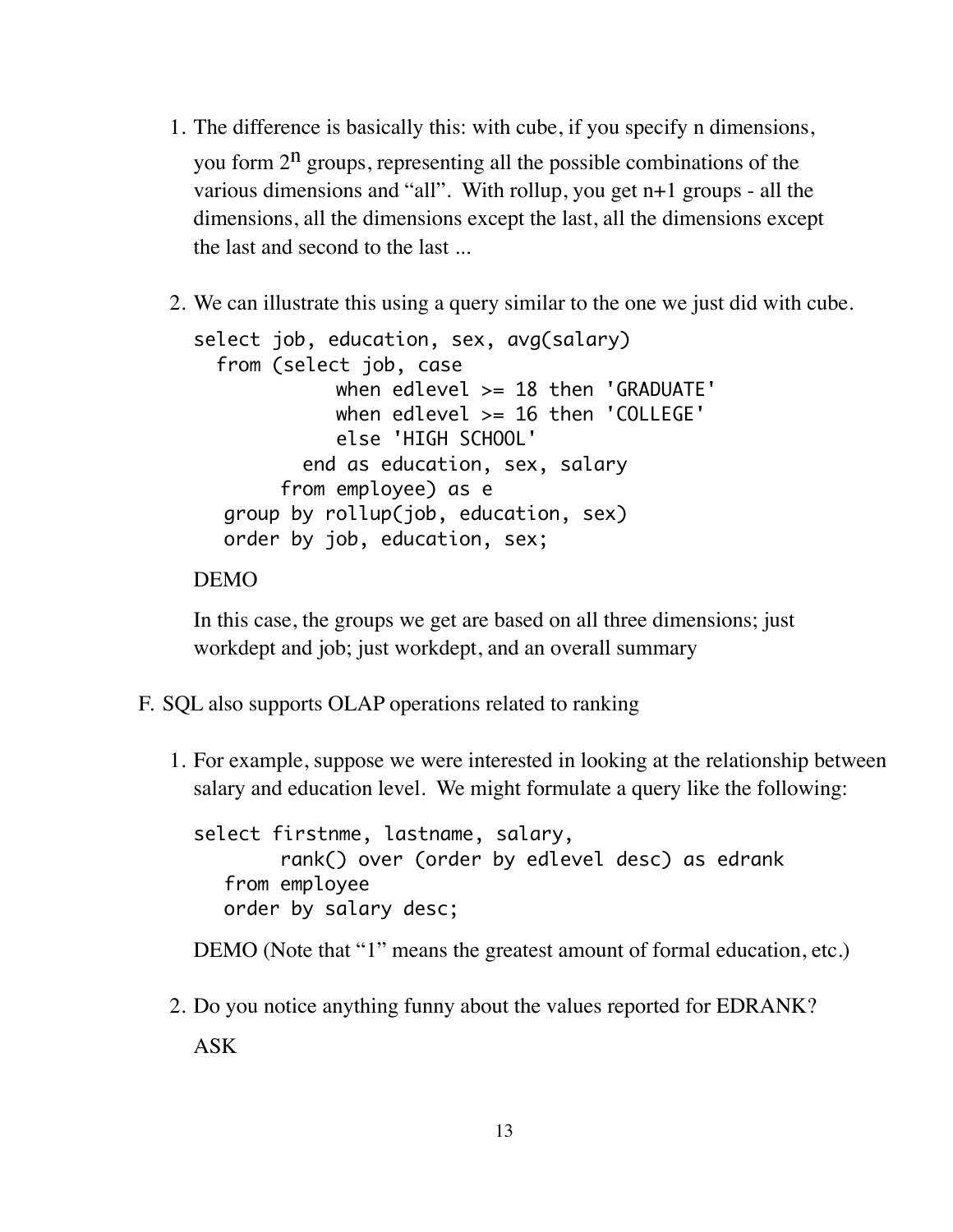Several values appear multiple times (e.g. 3, 12) and other values don't appear at all  $(e.g. 4, 13 ...)$ 

This is because, when there are ties, the rank() function gives all the tied values the same rank, and then skips over as many rank values as there are duplicates (e.g. since four people are tied for third, the next person is given rank 7)

3. An alternate function called dense\_rank does not skip rank numbers

```
select firstnme, lastname, salary, 
  dense_rank() over (order by edlevel desc) as edrank
  from employee 
  order by salary desc;
```
DEMO

4. There are other facilities available as well e.g. GROUPING and PARTITION by.

#### III.**Data Mining**

- A. Data mining involves looking at a body of data to see what patterns may be present in it, without any predetermined notions as to what might be discovered. It can be thought of as a form of machine learning in which the learning is based on a large body of data in a database.
	- 1. Example: one often hears about medical "risk factors" for various conditions - e.g. belonging to a certain ethnic group, taking a certain medicine, or smoking, or ... Here, a database containing information on patients with certain conditions is mined. Note that risk factors may include both obvious and non-obvious attributes [e.g. smoking, ethnicity ].
	- 2. Example: If advertisers know that a particular product is especially attractive to a particular group of customers, they may target their advertising toward that demographic in terms of choosing which programs to air their commercials on. Here, a database of information on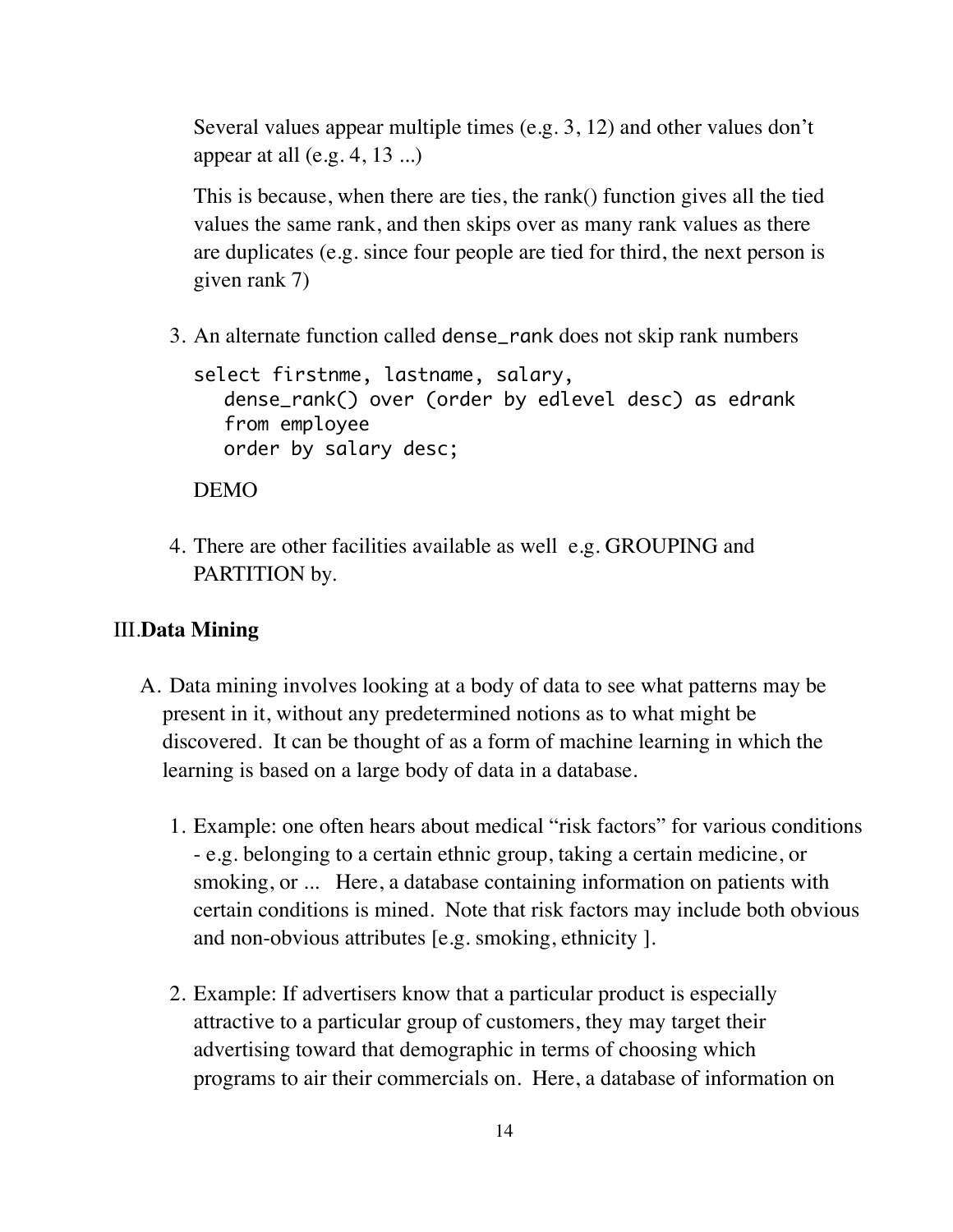demographics and purchases is mined to discover associations between certain demographic characteristics and products they purchase.

- 3. Example: It may turn out that people who purchase some particular product are more likely to purchase another particular product. In that case, a sales person or e-commerce system may suggest the second product to the purchaser of the first product, or a coupon printer at store checkout may print a coupon for the second product when a person purchases the first product. Here, a database of historical records concerning of purchases by individuals is mined to find such associations.
- 4. Data mining can easily be the subject of graduate-level courses, We will look at it only briefly here.
- B. Data mining differs from OLAP in that OLAP requires a human user to explicitly specify the groupings to be considered, while data mining looks for patterns a human user might not anticipate.
- C. In data mining, we are looking for rules of the general form

if these conditions are present in the data, then this conclusion is likely

- 1. Such rules are seldom 100% accurate, of course.
- 2. But they are valuable to the extent that they are generally true.
- D. One important use of data mining is for <u>prediction.</u> For example, a bank might want to predict whether or not an individual is a good credit risk. Data mining techniques approach a problem like this as follows:
	- 1. We begin with a collection of historical data which includes the value of various variables that were known at the time an individual applied for credit plus an indication of how the applicant actually performed as a credit recipient (did the applicant default on a loan, was the applicant habitually late with payments ...)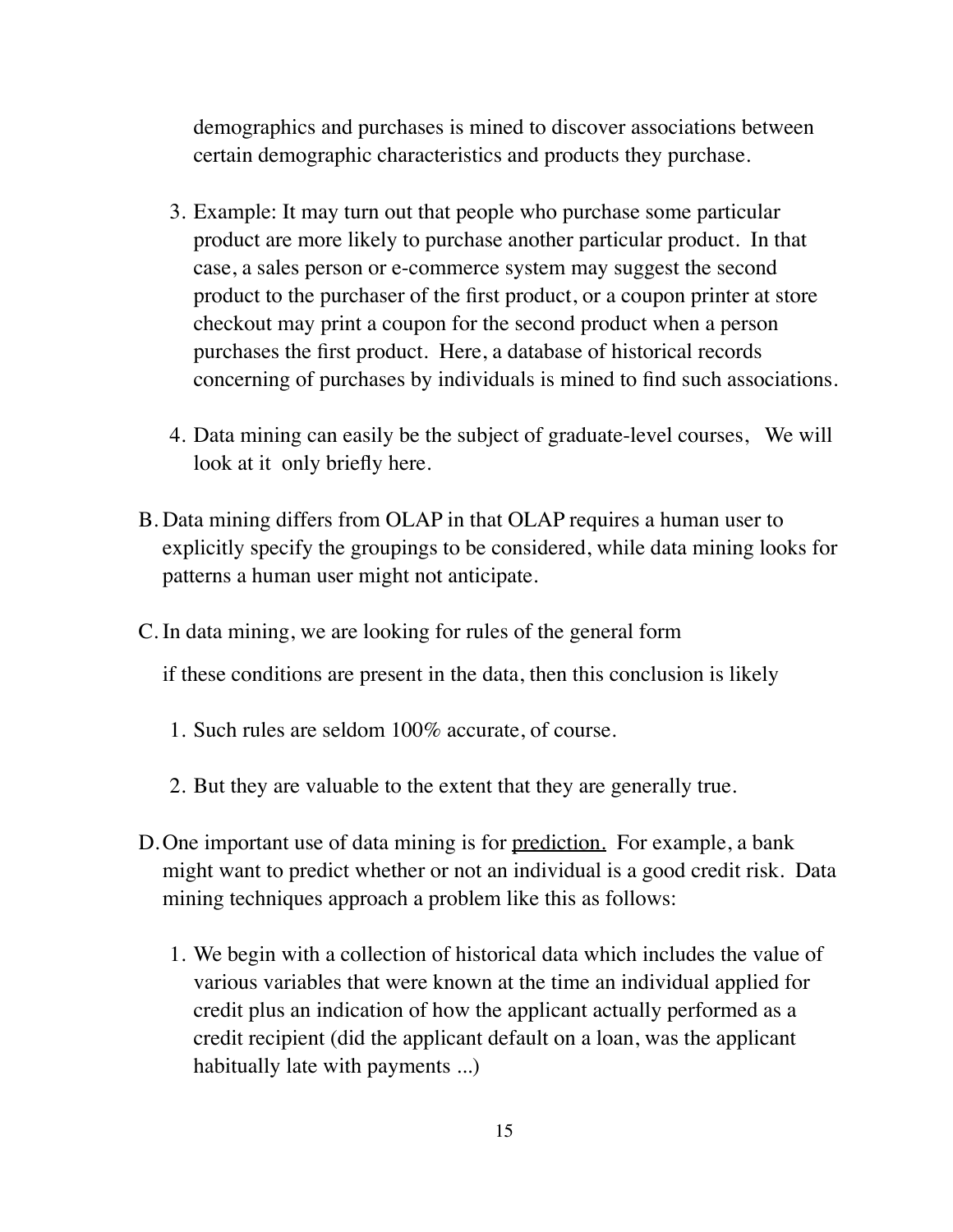This set of historical data is known as the training instances.

2. The training instances are mined to find correlations between variables known at application time and the actual credit-worthiness of an applicant. The goal of the mining process is to discover rules which, given variables known at application time, will successfully classify an individual as an excellent, good, average, or poor credit risk. - e.g

if this pattern is present in the input data, then it is likely that this individual will be a credit risk

A desirable rule is one which, when applied to the various training instances, with high reliability is able to predict what actually transpired.

- 3. These rules are then used to "score" future applications assuming that the same patterns that were present in the historical data will also be true in the future.
- 4. There are a number of different approaches that can be used to discover such patterns.
	- a. These were briefly introduced in the portion of the chapter 11 part 4 that was not assigned - but you're welcome to look at this material if you wish.
	- b. At Gordon, the machine learning course which Dr. Senning taught this fall (and hopefully will teach again) goes into these approaches in much more detail - hence we will not go into them today.
- E. Another use of data mining is to discover associations.
	- 1. As an example, book sellers like Amazon look for associations between books people bought - i.e. they are seeking to discover rules of the form "a person who bought X is also likely to buy  $Y$ ". How do they use this kind of information?

ASK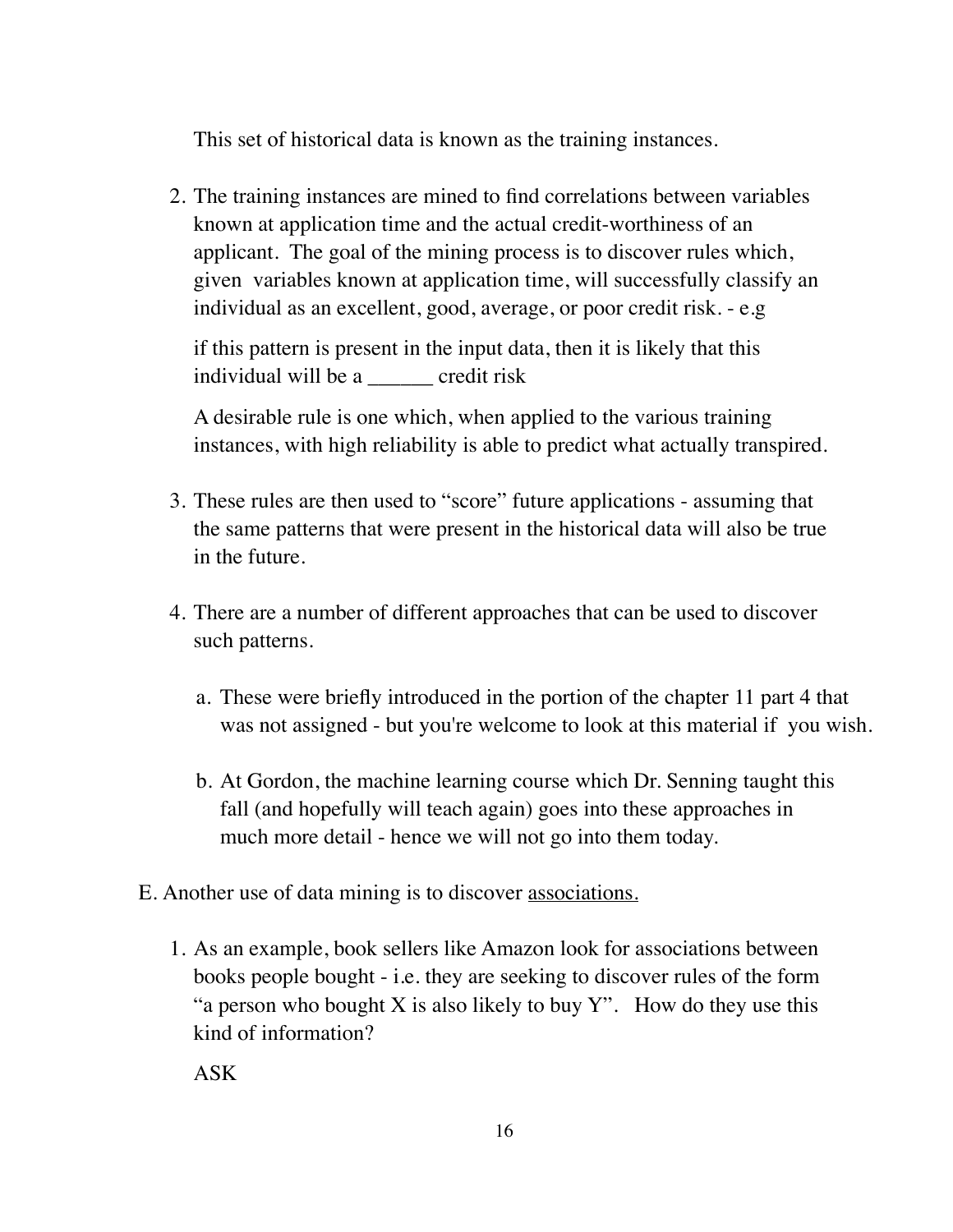- a) Most of their pages describing products include a section near the bottom that reads "Customers who bought this item also bought ...." (The hope is that, if you are interested in some item even if you don't buy it, you may be interested in these other items as well, and may buy one of them).
- b) When a regular customer connects to Amazon, they furnish a section labelled "Today's recommendations for you" - which lists titles Amazon thinks a customer might buy based on previous purchases that customer has made.
- 2. Companies like grocery stores, drug stores, etc. look for associations between products a customer purchases. This may affect placement of the products in the store, as well as generation of checkout coupons.
- 3. While associations within a single visit are important, companies are also interested in associations over time - e.g. how does what associations are there between what the customer buys on one visit to the store and what the customer buys on an other visit.
	- a) One way of seeing how important this is to various businesses is the proliferation of various "frequent shopper programs". Many stores will let you register and offer significant discounts if you consistently use your frequent shopper tag when you make purchases.
	- b) For the most part, such programs are <u>not</u> designed to generate mailing lists for email or snail mail. Rather, they are used to facilitate data mining, by allowing the company to build a record of purchases a given customer makes over time. (Absent such a program, the store would have records of myriads of transactions, but no way to associate a given transaction with previous transactions serving the same customer.)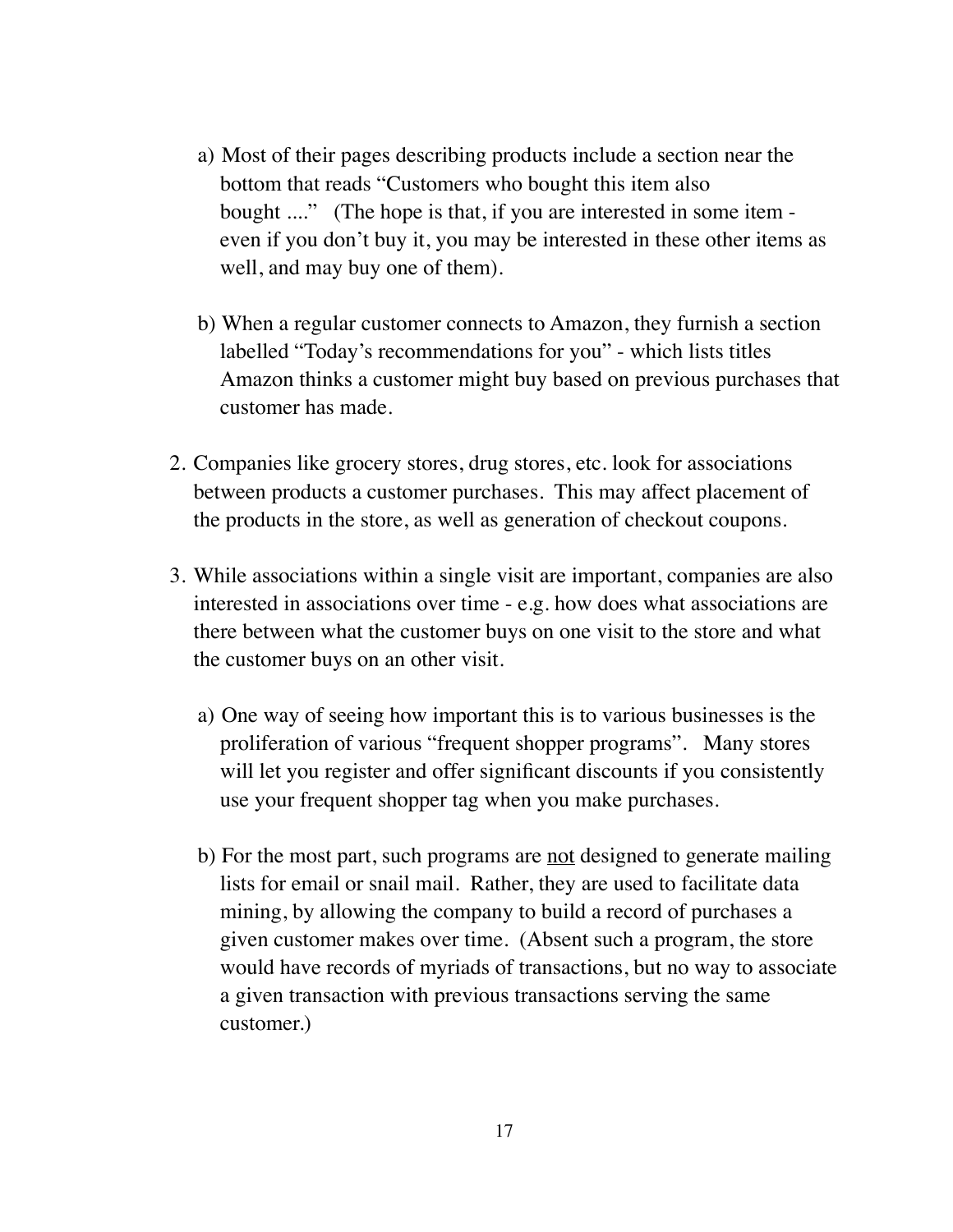4. Associations may be expressed as rules of the form

some pattern => some other pattern

(e.g. for a grocery store: includes(T, bread)  $\Rightarrow$  includes(T, milk)) - i.e. "if some transaction T includes bread, then it also includes milk"

- a) The left hand side of the rule is called the antecedent (e.g., in the above, includes(T, bread))
- b) The right hand side of the rule is called the consequent (e.g. in the above includes(T, milk))
- c) For each possible rule, two measures can be calculated. For any given problem, we are only interested in rules for which both measures are sufficiently high (where "sufficiently high" depends on the application)
	- (1)The support for a rule is the percentage of all cases in which both the antecedent and the consequent are present. Rules with low support are uninteresting for two reasons:
		- (a)The evidence for them is weak, and may be statistically insignificant

Example: the support for the rule

name(s, bjork) => teaches(s, cs) is less than 0.01 (less than  $1\%$ of Gordon employees have name Bjork and teach CS). Even though the confidence is high (before my wife retired 50% of the Gordon employees whose name is Bjork taught CS - now its 100%!), the rule is uninteresting because it is not statistically significant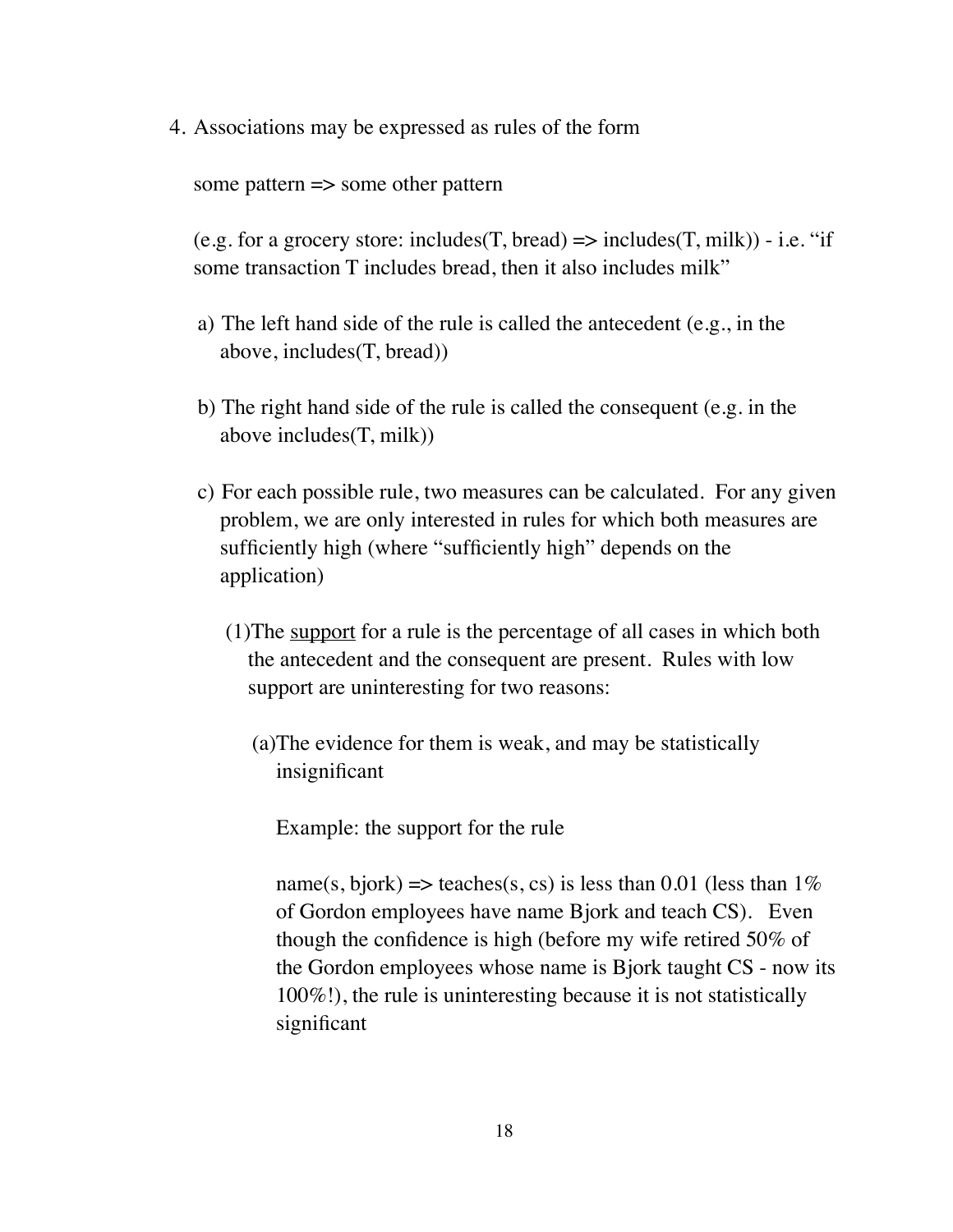- (b)The number of cases the rule applies to is so small that it doesn't warrant attention on the company's part
- (2)The confidence for a rule is the percentage of cases where the antecedent is true where the consequent is also true. Only rules with high confidence are of significant predictive value. Example: the confidence for the rule

major( $S$ ,  $cs$ )  $\Rightarrow$  gender( $S$ , male) is - unfortunately - quite high. (As of the time I revised this lecture, 80% of the CS majors at Gordon were males - so the confidence would be 0.7)

- 5. An example: we will use a database describing hypothetical members of the Jets and Sharks gangs of Westside story fame.
	- a) Connect to westside database
	- b) select \* from gangsters;
	- c) Consider the association between age and gang membership. It turns out that - in this particular set of data - the Jets tend to be younger than the Sharks. Consider the following pair of rules:

 $age(X, in20s) \Rightarrow gang(X, jets)$  $\text{gang}(X, \text{jets}) \Longrightarrow \text{age}(X, \text{in20s})$ 

To calculate support and confidence for these rules, we could use a query like the following:

#### DEMO

d) It turns out that 9 of the 27 gangsters are in their 20's and Jets - so the support for both rules is 0.33